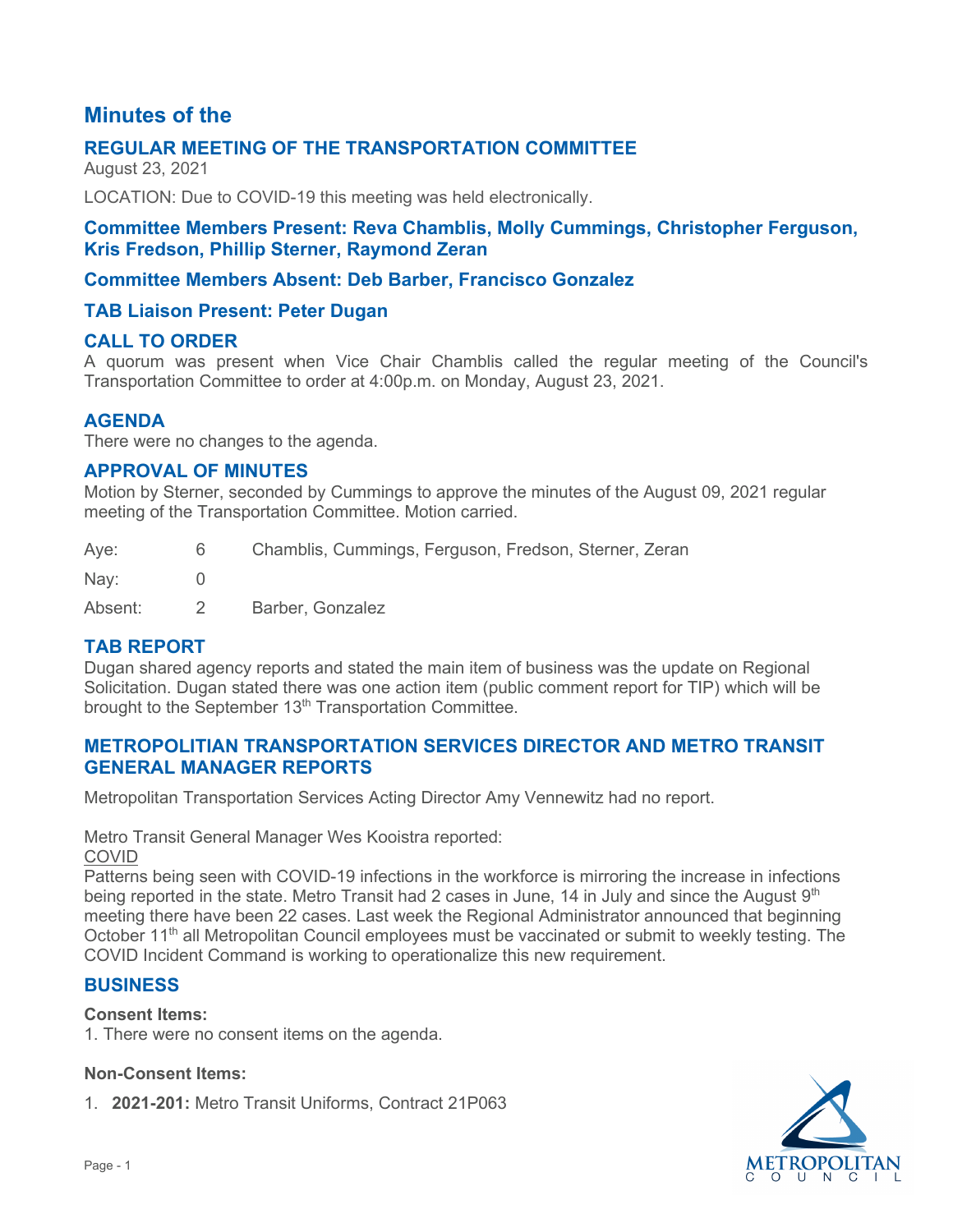Metro Transit Acting Director, Bus Transportation Steve McLaird presented this item. Metropolitan Council Procurement Director Jody Jacoby added that Procurement staff connected with Galls, LLC to talk about the Council's interest in subcontracting some of this work to targeted vendors and Galls, LLC indicated they are more than willing to work with Council staff to incorporate some MCUB subcontracting options into the contract. Jacoby continued that OEO provided a MCUB vendors from the directory to Galls, LLC, who upon the execution of this contract will continue to work with Council staff on this effort. Zeran asked that because we have agreements with ATU to provide these uniforms, are we in jeopardy of not fulfilling this contractual agreement. McLaird responded that the current contract originally ended December 2020 but that it was extended through the end of September 2021. McLaird confirmed we do have contractual agreements with ATU/TMSA and we are approaching the total contract amount and time limit, so if the contract wasn't to pass Council approval staff would have to find some alternatives. McLaird added that October/November/December are the heaviest months of purchasing and because we are aggressively trying to hire bus operators and it's important for new staff to have uniforms when they step on the bus.

Motion by Zeran, seconded by Sterner:

That the Metropolitan Council authorize the Regional Administrator to award and execute contract 21P063 with Galls, LLC to supply uniform items for Bus Operators, Rail Operators and, other represented employees in an amount not to exceed \$3,750,000.

Motion carried.

| Aye:    | 6. | Chamblis, Cummings, Ferguson, Fredson, Sterner, Zeran |
|---------|----|-------------------------------------------------------|
| Nay:    |    |                                                       |
| Absent: |    | Barber, Gonzalez                                      |

2. **2021-209:** METRO Purple Line BRT Historic Preservation (Section 106) Memorandum of **Agreement** 

Metro Transit Small Starts Environmental Lead Chelsa Johnson presented this item. There were no questions or comments from Council members.

Motion by Fredson, seconded by Cummings:

That the Metropolitan Council ("Council") authorize the Regional Administrator to negotiate and execute the Historic Preservation (Section 106) Memorandum of Agreement (MOA) developed jointly between the Federal Transit Administration (FTA), the Minnesota State Historic Preservation Office (MnSHPO), the Council, the United States Army Corps of Engineers (USACE), and the Federal Highway Administration (FHWA) for the METRO Purple Line (formerly Rush Line) Bus Rapid Transit Project ("Project").

Motion carried. Hearing no objection, Vice Chair Chamblis stated this item could proceed as Consent to Council.

| Aye: |  |  | Chamblis, Cummings, Ferguson, Fredson, Sterner, Zeran |  |  |  |  |
|------|--|--|-------------------------------------------------------|--|--|--|--|
|------|--|--|-------------------------------------------------------|--|--|--|--|

Nay: 0

Absent: 2 Barber, Gonzalez

3. **2021-220:** METRO Purple Line Master Funding Agreement with Minnesota Department of **Transportation** 

Metro Transit Purple Line Project Director Craig Lamothe presented this item. There were no questions or comments from Council members.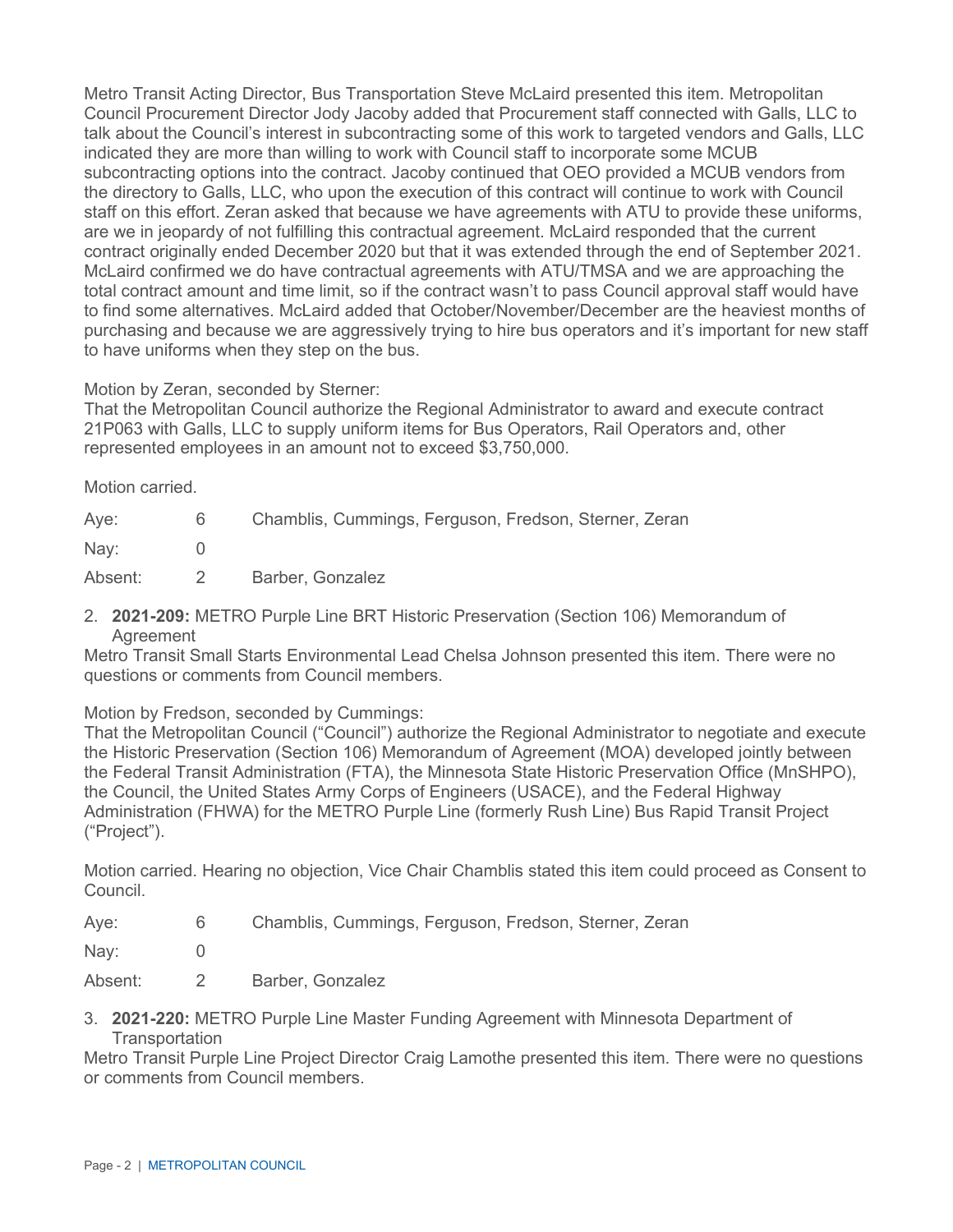Motion by Fredson, seconded by Sterner:

That the Metropolitan Council ("Council") authorize the Regional Administrator to negotiate and execute the Master Funding Agreement #21I147 with the Minnesota Department of Transportation (MnDOT) for the METRO Purple Line (formerly Rush Line) Bus Rapid Transit Project ("Project").

Motion carried. Hearing no objection, Vice Chair Chamblis stated this item could proceed as Consent to Council.

| Aye: | Chamblis, Cummings, Ferguson, Fredson, Sterner, Zeran |
|------|-------------------------------------------------------|
| Nay: |                                                       |

Absent: 2 Barber, Gonzalez

4. **2021-216:** Southwest Light Rail Transit (Green Line Extension) Kimley-Horn Contract Amendment No. 2 for Construction Management Support Services, Contract 17P060

Metro Transit SWLRT Project Director Jim Alexander presented this item. There were no questions or comments from Council members.

Motion by Cummings, seconded by Fredson:

That the Metropolitan Council authorize the Regional Administrator to negotiate and execute Amendment No. 2 to Contract 17P060 with Kimley-Horn and Associates, Inc., for Construction Management Support Services (CMSS) to add \$5,500,000 for a total contract amount of \$14,000,000.

Motion carried.

| Aye:    | 6 | Chamblis, Cummings, Ferguson, Fredson, Sterner, Zeran |
|---------|---|-------------------------------------------------------|
| Nay:    |   |                                                       |
| Absent: |   | Barber, Gonzalez                                      |

# **INFORMATION**

### 1. Metro Transit Operations Update

Metro Transit Acting Chief Operating Officer Brian Funk presented this item. Sterner asked if operators who had previously been let go could be rehired and how do we try and retain drivers. Funk responded that former employees are encouraged to re-apply, each will be looked at case by case for re-hire and that there are several programs to help retain and grow operators such as Operator Apprenticeship, peer support, Red Kite, yearly POD training and Safety Keys. Sterner asked with the state initiatives to reduce the carbon footprint if we are looking for options other than diesel in our next bus purchases. Funk answered this is being actively worked on and earlier this spring the Council approved series of workorders which included the zero emissions bus transition plan. Funk continued that this will help inform the types of technology, applications, guiding principles we will use for where the buses will be dedicated and the overall cost; by end of this year and certainly by state-required deadline in February the plan will be ready for additional review. Zeran asked if the 8 electric buses were in operation and the charging systems functional. Funk responded that they aren't in operation as we don't have the replacement chargers at our facilities yet; chargers continue to undergo factory acceptance testing and review and staff can provide another update at a later meeting.

### 2. 2021 Second Quarter Ridership Report

Metropolitan Transportation Services Contracted Transit Services Manager John Harper presented this item. Sterner ask about how we are marketing Northstar and Vice Chair Chamblis wanted to know how we are promoting our service changes. Harper stated that was related to Metro Transit and staff would follow up with answers.